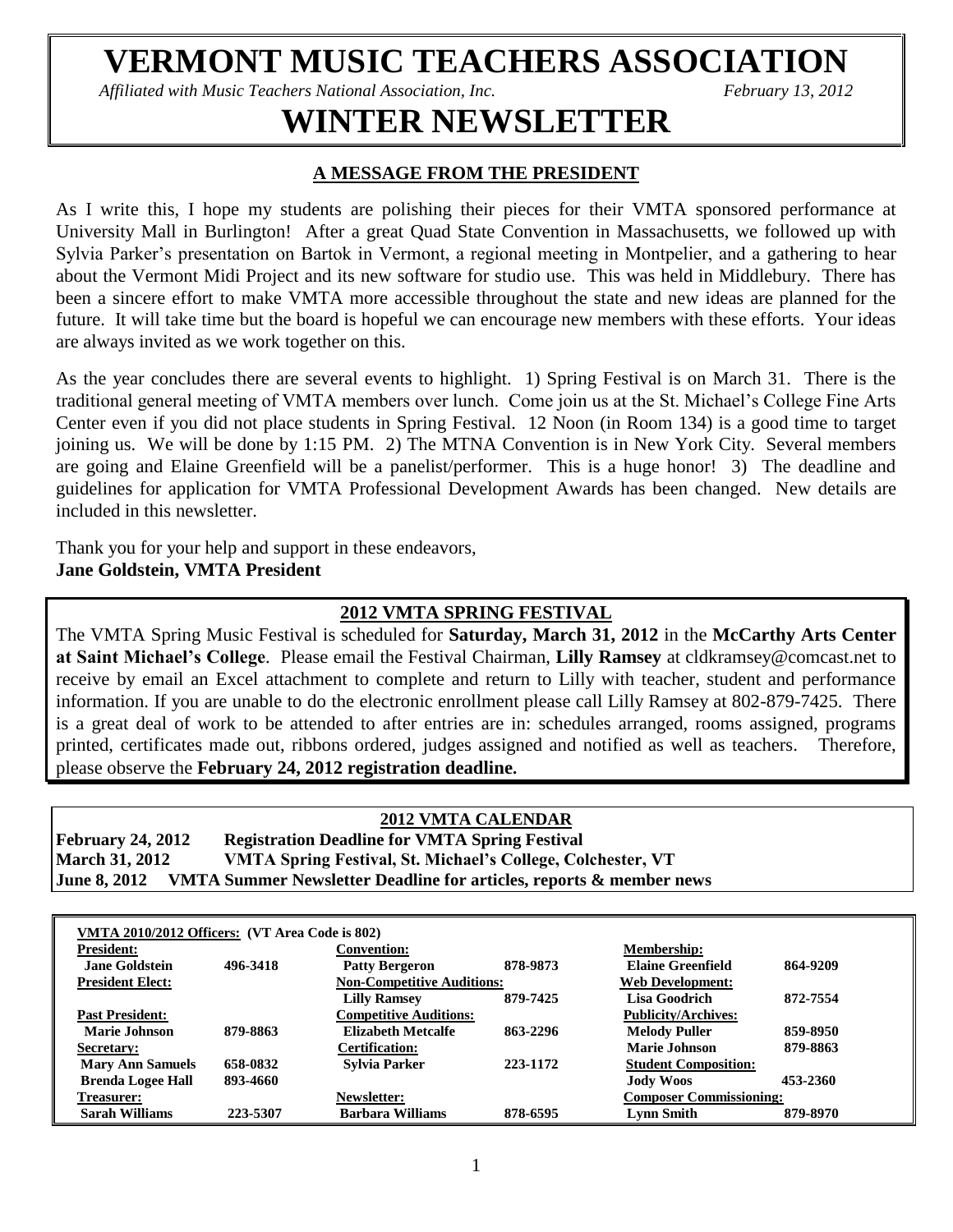# **Burlington Branch VMTA**



musical instruments, with a large selection of accessories and music at our retail store...

P.O. Box 437 ~ Route 107 ~ Bethel, VT 05032

Visit us, or shop online at ELLISMUSIC.COM

**Thank you** to **Liz Metcalfe** BBVMTA Recital Chair, for organizing the Nov.6, 2011 student recital held at St. Paul's Cathedral. There was one recital at 7:00pm and 11 students performed. The students were from the studios of **Patricia Bergeron, Elaine Greenfield, Marie Johnson, Elizabeth Metcalfe, Paul Orgel, Melody Puller, Lilly Ramsey,** and **Barbara Williams.**

Other BBVMTA events this year include: **February 12, 2012 2:30pm BBVMTA Student Recital St. Paul's Cathedral** (Postmarked Registration deadline Jan. 28)

# **June 11, 2012** 10:00am **Year End Meeting and Luncheon**

At the Home & Business of Emily Hilbert, 40 Pleasant Street, Bristol, VT

This is a wonderful location to play thru the music for the upcoming monster concert in monster style. We will have a pot-luck luncheon following. So, please bring your favorite dish to share for a fun time with your music colleagues. **RSVP to Patty Bergeron:** pcberg@myfairpoint.net 802-878-9873

An e-mail was recently sent to BBVMTA members. Included in the e-mail were forms for the upcoming recital at St. Paul's Cathedral and information regarding the year end luncheon. If you are a member of the local chapter, and did not receive that information, please contact Patty Bergeron.

# **VMTA Fall Convention 2012**

Do you have suggestions for the fall convention? Your ideas are welcome regarding topic or suggestions for clinicians. Please contact **Patty Bergeron**, Conventions Chair.



# **2011 Quad State Convention A Great Success**

by Barbara Williams

The Quad State Convention that was held at Tufts University in MA on October 1, 2011 was excellent and well attended. Ably representing VMTA were **Sandi MacLeod** on the opening panel "Nurturing the Creative Spirit in Our Students, and **Sylvia Parker** in the Master Class: "Love at First Sight – Introducing a New Piece".

The keynote speaker, Karl Paulnack, from Boston Conservatory was very inspirational – it was an incredible experience to hear him speak. Those of you who were unable to attend should search on google his name and speech. He was on the opening

panel as well. The morning ended with "Works of the Moment: A Composer's Process" with John McDonald from Tufts.

There was a wonderful lunch in the Alumnae Hall and time to converse with colleagues before MTNA President Ben Caton's address. The afternoon featured the Commissioned Compositions from NH, MA, and VT. **Sara Huff** was the VMTA Commissioned Composer. Her composition, titled "Beecher Variations" for violin and piano, was exciting and wonderful to hear. It was well played by Jane Bearden, violin and Mary Jane Austin-Reynolds, piano. The commissioned works from NH and MA were also excellent. I think it was the best commissioned works concert that I have heard in all the Quad State conventions that I have attended. The afternoon ended with the "Love at First Sight" Masterclass featuring 4 students being "Taught a new piece that they had only seen for a brief week or so". The students were different ages (3<sup>rd</sup> grade, 9<sup>th</sup> grade, 12<sup>th</sup> grade, college freshman) so that we experienced different levels.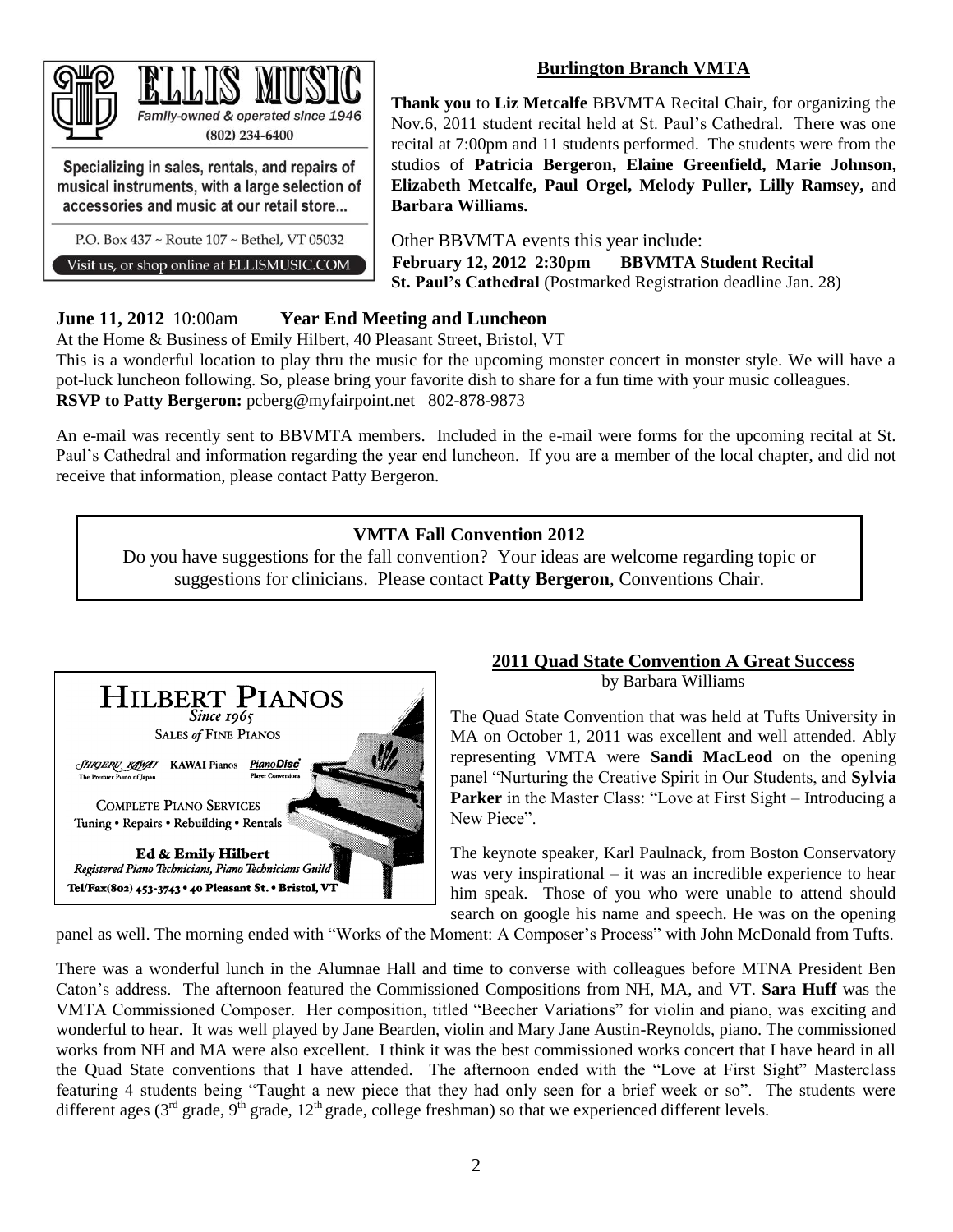

# **MusicLink Foundation**

by Judy Vanesse

*Thank you* just doesn't seem to say enough about the generous teachers and business partners who have joined our MusicLink family during the past year. When my phone rings and a teacher wants to know how he/she can become involved in bringing music into the life of a child of limited means, I know the news is getting out there! Yes, I received a phone call from a teacher in Rutland where he said 70-80% of the students in his district are on the free or reduced lunch program at their local school. WOW! **TEACHERS:** we have a crisis! With the arts being cut from our schools and teachers having to teach 20% at one school, 20% at another;

MusicLink is a perfect way to service promising, dedicated music students who desperately want private instruction but financially they know it is beyond their reach.

Many teachers tell me, "I already teach a student at a reduced rate. Why should I register with MusicLink? "What difference will it make?" It will make a BIG difference, especially for the student, but also for the teacher. Here are some of the benefits available: \*Discounts on music and materials. All the major publishers of printed music offer free or discounted music for ML students. \*ML teachers can take advantage of discounts on teaching materials, Theory Games, Electronics, Web design, software, play-along tracks and even event tickets. \*Early childhood teachers can get discounts on training workshops and teaching materials for their students. \*ML teachers can be reimbursed up to \$150/year for any out-of-pocket expenses they may incur on behalf of their ML student, e.g. Festival or Guild fees, strings, a metronome, instrument tuning or repair, etc., (after 6 months in the program). \*Scholarship opportunities are available for ML students, e.g. Summer Music Camp, (after 6 months in program), Senior Award of Excellence (after 3 years in program) or the Jack Kent Cooke Scholarships. \* Assistance getting a practice instrument. Committed keyboard students can get an acoustic piano placed in their homes. \*Many state and local MTA's waive program fees for ML students. \*Grass Roots Grants are also available for up to \$300 for a local MTA or Community School for start-up funding for a new ML program. These funds could be used for instruments, music & materials, piano moving expense, etc. – not for teacher tuition. \*ML teachers gain recognition as part of a nationwide network of teachers. \*Free music when it becomes available from donors.

In addition to all these benefits, there is also the great feeling we all get when we reach out to help someone less fortunate than ourselves. As you can see, there are many benefits available to MusicLink students and their teachers and my hope is that teachers will take a look at their schedules and see if they can find one available slot that could be filled by a ML student.

A BIG thank you to **Susan Nicholas** for adding a ML student to her schedule this year, and to **Lisa Goodrich** who has been with the program for several years. Four teachers are registered awaiting promising, dedicated students; **Norine Grant**, Richmond; Sandra Cathey, Lisa Carlson and Nora Zablow, Middlesex and Montpelier. Thank you for hanging in there and continuing to search for the perfect student for you! **A N D .** . . A VERY BIG thank you to **Kelley Lyon** who is teaching 5 MusicLink students with 1 more soon to be added. One of her students has already received a donated guitar from ADVANCE MUSIC and a second student will receive a donated keyboard from ADVANCE MUSIC that I need to deliver to her. [Oops, it's coming Kelley] **A N D . . . .**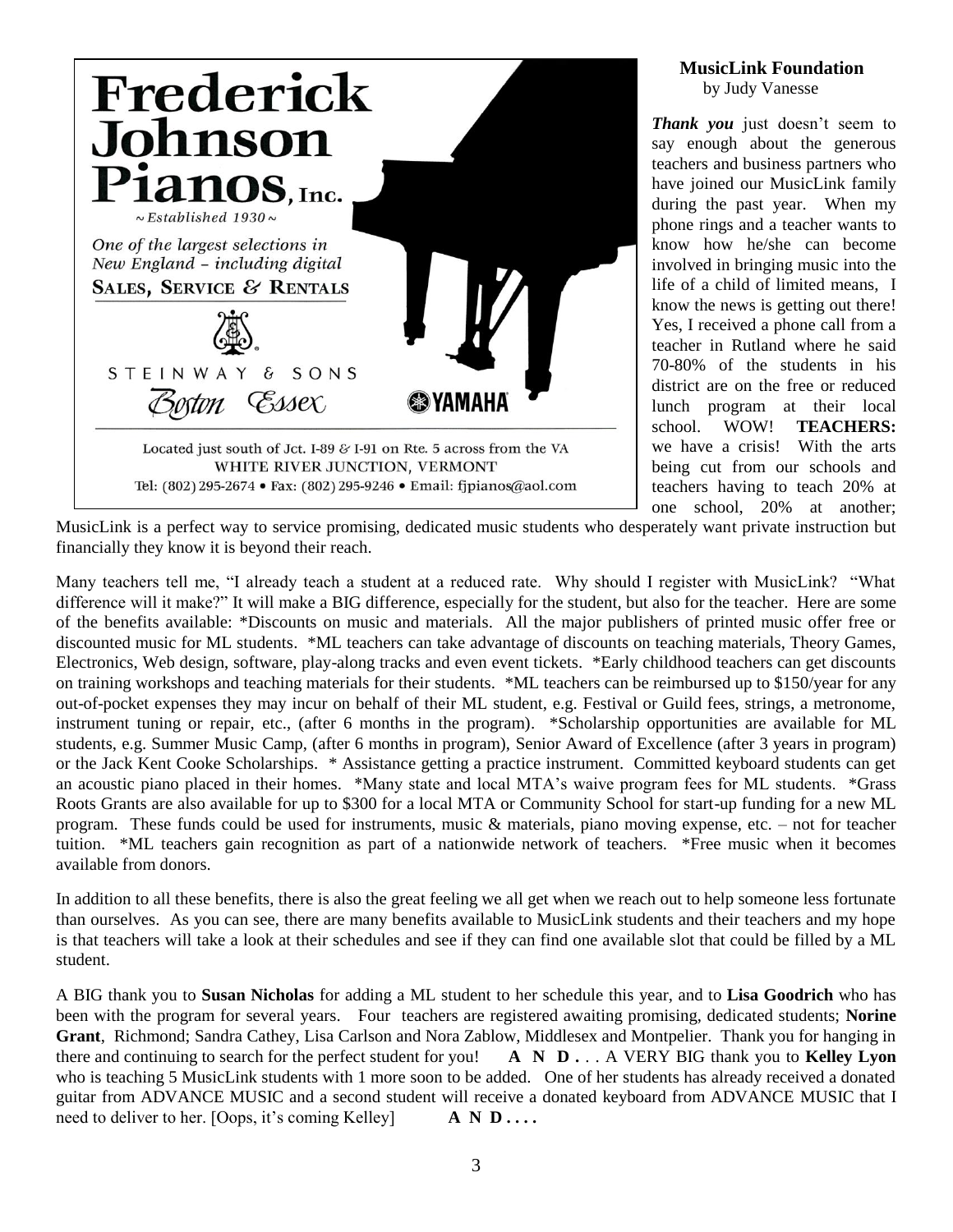# **A BIG thank you to our Vermont Business Partners:**

FREDERICK JOHNSON PIANOS, INC, White River Junction; ADVANCE MUSIC/MUSICRAFT, Burlington and Waitsfield; RUTH RICHARDS, piano tuner, Cabot; DAVID GAILLARD, piano tuner, Hardwick; GUITARSAM, Montpelier; VERMONT VIOLINS, Montpelier, Burlington and W. Lebanon.

If anyone needs more information, please call me any time. I return email and phone calls promptly! Judy Vanesse, NE Regional Coordinator, MusicLink Foundation, jvan2006@comcast.net or (802) 295-9092



# **VMTA Collaborative Music Weekend – Jan. 21-22, 2012**

The University Mall was filled with the sounds of music on the weekend of January 21-22. One hundred and four students from ten studios provided music for patrons of the mall. Many students performed solo piano works. Some played duets. Others invited their instrumental friends to join them in small ensembles. It was great seeing the students collaborating to make such beautiful music. Lynn Smith has announced that about \$684 (final totals not in yet) was raised for Camp-Ta-Kum-Ta. This year there were no requirements for fund raising.

Co-chairs of the Collaborative event were **Lynn Smith** and **Jina Smith**.

Teachers with students participating were: **Patty Bergeron, Jane Goldstein, Lisa Goodrich, Marie Johnson, Lilly Ramsey, Mary Ann Samuels, Jina Smith, Lynn Smith, Marilyn Taggart** and **Barbara Williams.** 

The VMTA is also lucky to have such wonderful sponsors for this event. **Hilbert Pianos** provided a beautiful Steinway grand for the students to play. What a treat! **Green Mountain Piano Moving** provided their services moving the piano. **Physicians Computer Company** sponsored the cost of using the mall. We also thank the University Mall. **Thank you to all that made the event such a success!** The next time this event will be scheduled is Jan. 2014.

# **VMTA Professional Development Scholarship Fund (updated 2012)**

The VMTA Board voted in June 2007 to establish an annual professional scholarship fund, making a limited amount of money available each fiscal year (July 1 - June 30) to VMTA members only, for personal, professional educational purposes. Currently a cap of \$750, total, has been set for each fiscal year. Once this amount has been reached, the fund is exhausted until the following fiscal year. Members are eligible to receive assistance once in a three-year period, and may apply any number of times.

Members may request an application from the current VMTA President. This application will include questions such as description of the proposal, the amount of money requested, purpose, goals, and time frame. The completed application must be sent by US mail to the VMTA President for the next fiscal year and must be received between May 1 to May 15 of the previous year (i.e. May of 2010 to be awarded for July 1, 2010-June 30, 2011). The award split between a maximum of 2 members for a given year. In the event that more than 2 applications are received in that period, a committee will be used to choose the 2 applicants to receive the award. If accepted, money would be held in escrow, awarded retroactively, following receipt of documentation of completion.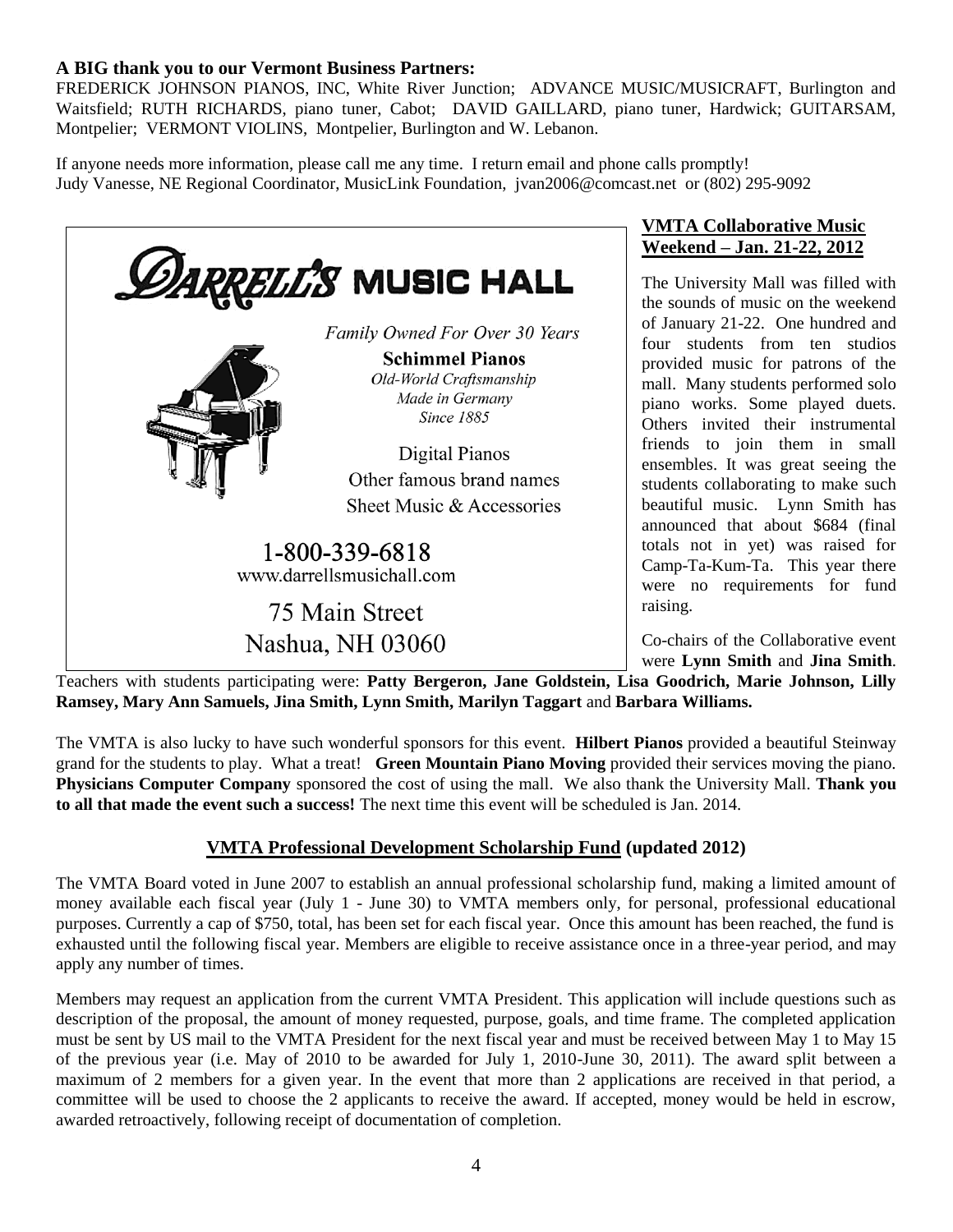Please note: if applying for scholarship monies to reimburse a program spanning two fiscal years and the monies for the first of those two years is already awarded, a VMTA member may choose to enroll in that program and, submit a second application along with other members on the earliest date in the following fiscal year with the understanding this means there is no guarantee the money will be award.



# **VMTA Level of the 2011-2012 MTNA Student Performance & Composition Competitions**

The Vermont Level of the MTNA competitions was held at the Richmond Library on Nov. 12, 2011. A sincere thank you to **Liz Metcalfe** for organizing this event. Julian Marohnic, student of **Cynthia Huard**, went to Eastern Division as the Vermont Representative in the Senior Piano Performance Competition.

There were two entrants in the Composition Competition who represented Vermont in the Eastern Division Competition. Shayla Winer, student of **Norine Grant**, entered the Elementary category with her piece for voice and piano, *Earth*. Ivan Voinov student of **Paul Orgel,** entered in the Senior category with his piece for piano, *The Norse Clockmake*r.

The Performance Competition Adjudicator was Mary Jane Austin and the Composition Adjudicator was Sara Doncaster. VMTA is appreciative of the two adjudicators' willingness to be judges for the competitions.

# **VMTA MEMBER NEWS We welcome new members:**

30 Steeplebush Rd P.O. Box 331 Essex Junction, VT 05452 Woodstock, VT 05091 sandi@vtmidi.org kathitarranttafuto@yahoo.com 802-879-0065 802-291-4079 Piano, Composition, Executive Director of Music-COMP Piano, Voice, Accompanying www.music-comp.org [www.kathi.tarranttafuto.](http://www.kathi.tarranttafuto/) googlepages.com

**Sandi MacLeod Kathi Tarrant-Tafuto**

**Kathi Tarrant-Tafuto**, a teaching artist residing in the Upper Valley originally attended West Chester University as a voice and piano major, and went on to perform (mostly jazz standards) at some of the world's leading luxury hotels. She also applied her talents with regards to songwriting/composition, and recorded original pop/jazz material which was later performed at the Discover Jazz Festival in Burlington, VT. In recent years, Kathi completed a degree program at Goddard College, and obtained additional coursework/practicum in music therapy. Most recently, she attended a Suzuki teachertraining Institute (Piano Book 1), and was mentored by Marilyn Taggart, a 30+ year Suzuki veteran. Kathi is currently a faculty member of the Upper Valley Music Center in Lebanon, NH, is a chorale assistant, a music director, and operates a studio in Woodstock, VT.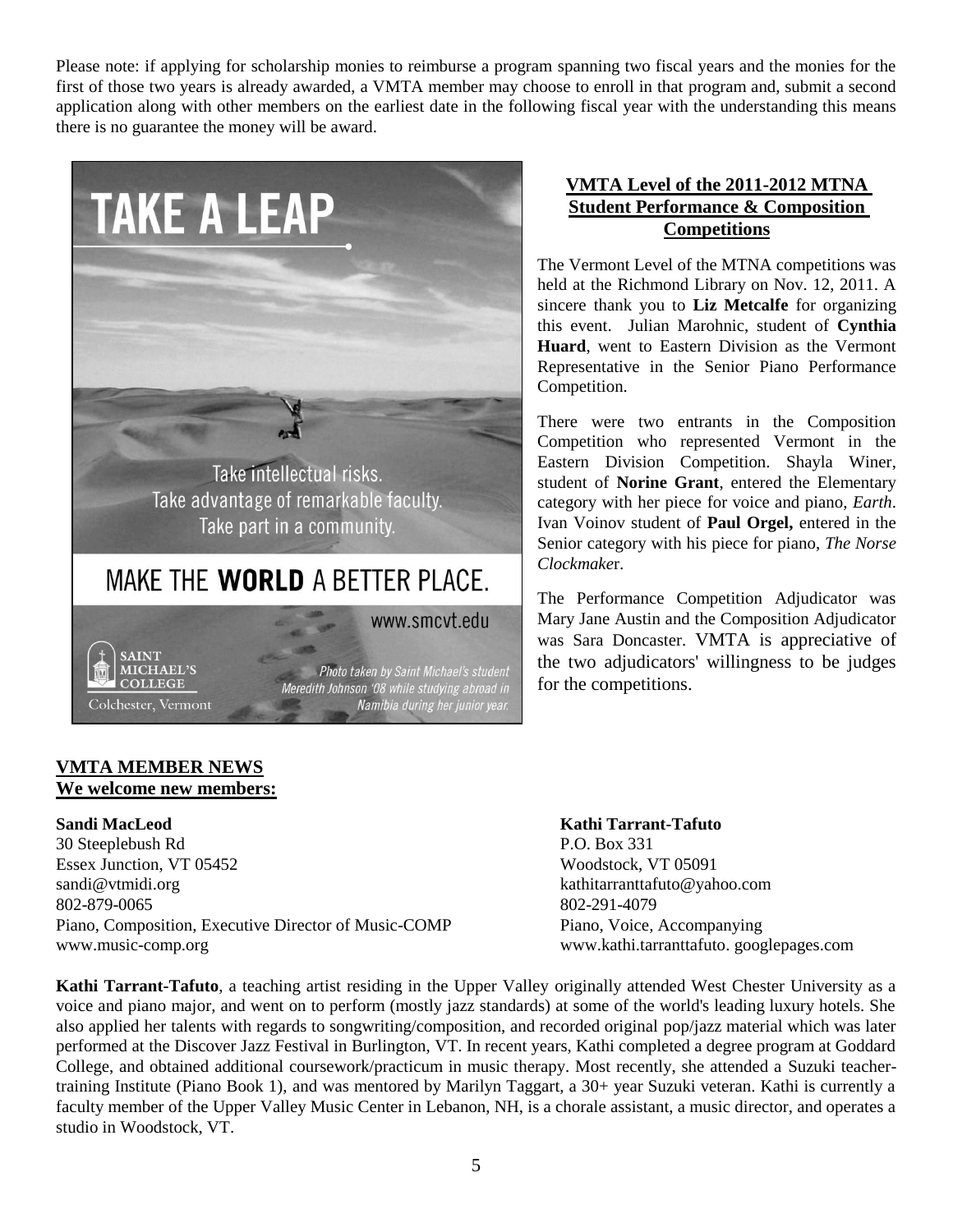**Sandi MacLeod** joined MTNA after being a cheerleader on the sidelines for studio teachers and students for many years. Although not a studio teacher at the moment, Sandi's experience and passion for music composition makes MTNA membership a logical step. She recently represented Vermont at the recent Quad State MTNA conference at Tufts University in October as a panelist on "Nurturing the Creative Spirit in our Students." She was hired as the first conductor of the Vermont Monster Concerts. She has taught classroom and vocal music for many years in both the Milton and Essex Town school systems. Sandi MacLeod, Ed.D., is the Executive Director of the Vermont MIDI Project and was a founding member of the group established in 1995. This nationally acclaimed program promoting music composition includes over 4,000 students each year in over 40 Vermont schools as well as schools in Virginia, New York, Connecticut and Indiana. Student composers connect with professional composers for online mentoring. The project promotes live performance of original student works in multiple venues. MacLeod is an author of *Inside Music: Exploring Composition*, a new online composition curriculum. She conducts numerous workshops and professional development courses focused on music composition, curriculum and the integration of technology. She has shared the work of the Vermont MIDI Project at over 70 technology or music conferences in locations across the country since 1998. She plays an active role in state arts initiatives in standards revision, assessment and arts education collaborative projects. The upcoming book, *Composing our Future* edited by Kaschub and Smith, includes a chapter written by MacLeod.

From **Polly van der Linde**: During the January Sonata Piano Camp, my master classes were streamed live on January 21, 23 and 25. Visit www.sonatina.com and click Sonatina Alive! for more opportunities.

From **Kathi Tarrant-Tafuto:** Vermont Arts Counsel Arts Advocacy Day is in Montpelier on Friday February 24. I encourage all to come and speak to legislators about health insurance for teaching artists.

Holly Morgan, a student of **Alan Parshley**, was recently accepted in Sinfonia, one of the orchestras in the



Vermont Youth Orchestra Association. Konrad Herath, also one of his students, is attending the Walnut Hill School in the Boston area for his senior year, and is a member of the Youth Philharmonic Orchestra of Boston. Alan was recently promoted to Lecturer III at the University of Vermont, and the recent holiday season brought fulfillment of two life-long dreams: he was asked to be Santa Claus for the Vermont Symphony Orchestra Holiday Pops tour, and attended a performance of the Rockettes' dazzling holiday show at Radio City Music Hall in New York City.

From **Patty Bergeron**: The dates for 2012 National Guild of Piano Teachers Auditions will be May 14-23. Auditions will be held in the McCarthy Arts Center at St. Michael's College. Please let Patty Bergeron, local guild chair, know of your plans to participate. E-mail her at posterg@myfairpoint.net You may also phone her at 878-9873 if you have questions or would like information how to join Guild.

**Elaine Greenfield** reports several upcoming events this spring and summer. Personal highlights this March include performances of the Transcontinental Piano Duo in South Shore, NJ on March 23rd; at the MTNA National Conference at the Hilton, NYCity on March 27th... presenting "Double Trouble", practice and performance techniques for duo pianists; and, for Bethany Center for the Arts, Bethany Church, Montpelier, Friday, March 30. The Duo's program of dances and variations for one and two pianos will feature Liszt's original 4- hands version of the Mephisto Waltz, and the Lutoslawski Variations on a Theme of Paganini, for two pianos. Elaine teaches at the Adamant Music School July 16 - Aug. 6, and performs a solo program while there. In May, she adjudicates for the Massachusetts MTA Bay State Competition. Upcoming studio activities include: a Feb. 11 workshop with Greenfield Piano Associates, focusing on Form and Creativity; a March study session at the Richmond Library; for St. Paul's Cathedral Arts, a recital by Melody Puller, performing Chopin Preludes, Op. 28, Tuesday January 31, and a master class with (and recital by) guest pianist Matthew Manwarren; and, three recitals in May/June. GPA's annual recital, Wed., May 30, at Wake Robin, Shelburne, and Friday, June 1, St. Paul's Cathedral, is entitled Musical Moods: Poetry, Fire, and Humor. The group also performs a portion of this program Saturday, June 2, for the Adamant Community's Annual Black Fly Festival! This January 17<sup>th</sup>, student Charles Wu participated in St. Paul's Cathedral Arts' Young Artists Program, performing Suite de danzas criollas, by Ginastera. Charles also performed a movement of Mozart Concerto, K. 414 with the VSO in the orchestra's recent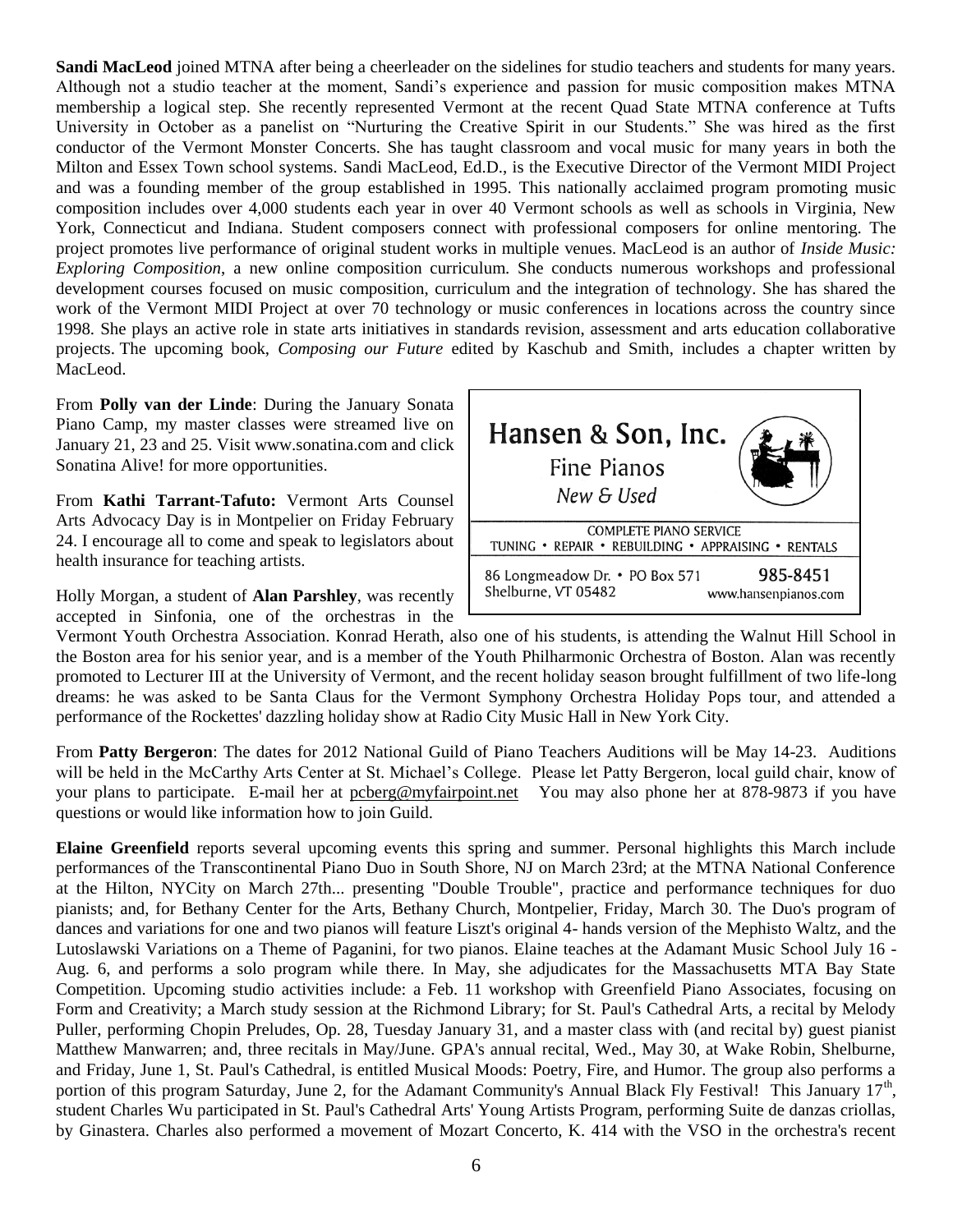holiday Youth Concert. Elaine Greenfield is resigning from the VMTA board, while continuing, temporarily, in the role of Membership Chairperson.

**Brenda Logee Hall** held her Christmas recital at the Converse Home in Burlington on December 28<sup>th</sup>. One of her students has an extended family member who is a resident. Although a snowstorm threatened the event, the storm held off a few hours and it was a great success. It was a wonderful time for her students to give the gift of music to the residents, staff and family members in attendance. One precious elderly resident made the comment to Brenda, "I've been to a lot of these types of things, but these kids are real sharp!" Christmas is a time to spread joy and these young people certainly spread joy through music that day!

Pianist **Diana Fanning** loved being invited to perform Brahms' C Major Trio with faculty members from Point CounterPoint Chamber Music Camp last July. Diana and her husband Emory owned PCP from 1979 to 1988, so this was a very meaningful concert for her. The string faculty at Point CounterPoint is extraordinarily fine! Middlebury's Town Hall Theater was filled to overflowing for this special event. In September Diana was invited to perform her second concert at the Frederick Piano Collection in Ashburnham, MA. She played works by Schumann and Chopin on the beautiful 1840 Erard piano. Earlier that month she played a benefit concert for flood relief at Brandon Music. Now she looks forward to playing in Middlebury on Sunday, March 11 – 4PM at the Mahaney Arts Center Concert Hall. The program includes works by Berg, Haydn, Barber, Chopin and Debussy.

|                                                                                                                                                       | <sup>ነ</sup> ନି ନି ନି ନି ନି ନି ନି ନି ନ<br>'Growing through Giving" —                                                                                                                                           |                              |                                    |  |  |  |
|-------------------------------------------------------------------------------------------------------------------------------------------------------|----------------------------------------------------------------------------------------------------------------------------------------------------------------------------------------------------------------|------------------------------|------------------------------------|--|--|--|
|                                                                                                                                                       | The Biggest Piano Event in the World                                                                                                                                                                           |                              |                                    |  |  |  |
|                                                                                                                                                       | <b>Guild auditions provide milestones from</b><br>year to year as measurements of progress                                                                                                                     |                              | All Spring-<br><b>Enroll Early</b> |  |  |  |
|                                                                                                                                                       | National Guild of Piano Teachers                                                                                                                                                                               |                              |                                    |  |  |  |
| Sponsored by the<br>International Headquarters:<br>P.O. Box 1807<br>Largest Organization of<br>Austin, TX 78767 U.S.A.<br>Piano Teachers in the World |                                                                                                                                                                                                                |                              |                                    |  |  |  |
|                                                                                                                                                       | Teachers Division of American College of Musicians Founded in 1929 by Irl Allison                                                                                                                              |                              |                                    |  |  |  |
| Audition<br>participation and<br>absence from school<br><b>APPROVED BY</b><br><b>TEXAS</b><br><b>EDUCATION</b>                                        | I am interested in joining the Piano Guild. Please send me<br>more information about membership and Guild goals.<br>$\square$ Mr. $\square$ Mrs. $\square$ Miss<br>(Print or Type Name and Address)<br>Address |                              |                                    |  |  |  |
| <b>AGENCY</b>                                                                                                                                         | City                                                                                                                                                                                                           | <b>State State State</b> 21P |                                    |  |  |  |

After very successful fall performances at Duke, North Carolina School of the Arts and the Rose Studio in NYC pianist **Cynthia Huard** returns home to present a solo piano performance at Middlebury College on Saturday, February 18, 8 pm. The program will be Beethoven Op. 109, Chopin F Minor Ballade, Ravel selections and Prokofiev Toccata. In March Cynthia will travel to the state of Washington to perform recitals with violinist Julia Salerno and cellist Ben Gish. (I am thrilled to play Cafe Music again!) In May she will be back in Vermont with the Heliand Woodwind Consort performing Tuille and Mozart, quintets and sextets for piano and woodwinds. In April Cynthia performs with soprano Susanne Peck at Middlebury College, Sunday, April 22, 5 pm. Four of Cynthia's graduating seniors at Middlebury College will be presenting solo piano recitals. Another senior will present a lecture/recital examining the math of historical tunings and the pieces written for

early keyboard instruments using these tunings. Cynthia's high school student Julian Marohnic just returned from the MTNA Eastern Division Senior Competition. He was this year's Vt. representative. He found the trip inspiring. He has been playing his repertoire regularly for local homes for the elderly. Cynthia is the artistic director of a summer concert series which will have its 18<sup>th</sup> season this year. The concerts begin on June 15 at the Rochester Vermont Federated Church, 7 pm, with the Johannes Quartet and guest violist Hsin-Yun Huan.

From **Paul Orgel**: My fall and winter included solo recitals in China, Florida, and VT. Upcoming area appearances include: Feb. 1, 7:30 PM, UVM Recital Hall Music and Literature Series, free admission. Chamber music by Prokofiev, Martinu, Debussy, and Ravel with Laurel Ann Maurer, flute, John Dunlop, cello and Colleen Jennings, violin; March 6, 7:30 PM, Saint Michael's College, McCarthy Arts Center, Humanities Program Concert Series, free admission. A violin/piano recital with Kevin Lawrence, violin. Sonatas of Bach, Mozart, and Beethoven; April 4 - same information as Feb. 1 - Chamber music and songs of Mussorgsky and Dvorak. Program also includes pianist Michael Arnowitt performing Stravinsky's "Petrouchka". These and other performances are posted on my website: www.paulorgel.com Student news: 8<sup>th</sup> grader Alan Chiang performed Chopin's Scherzo No. 2 in this year's Young Musician's Showcase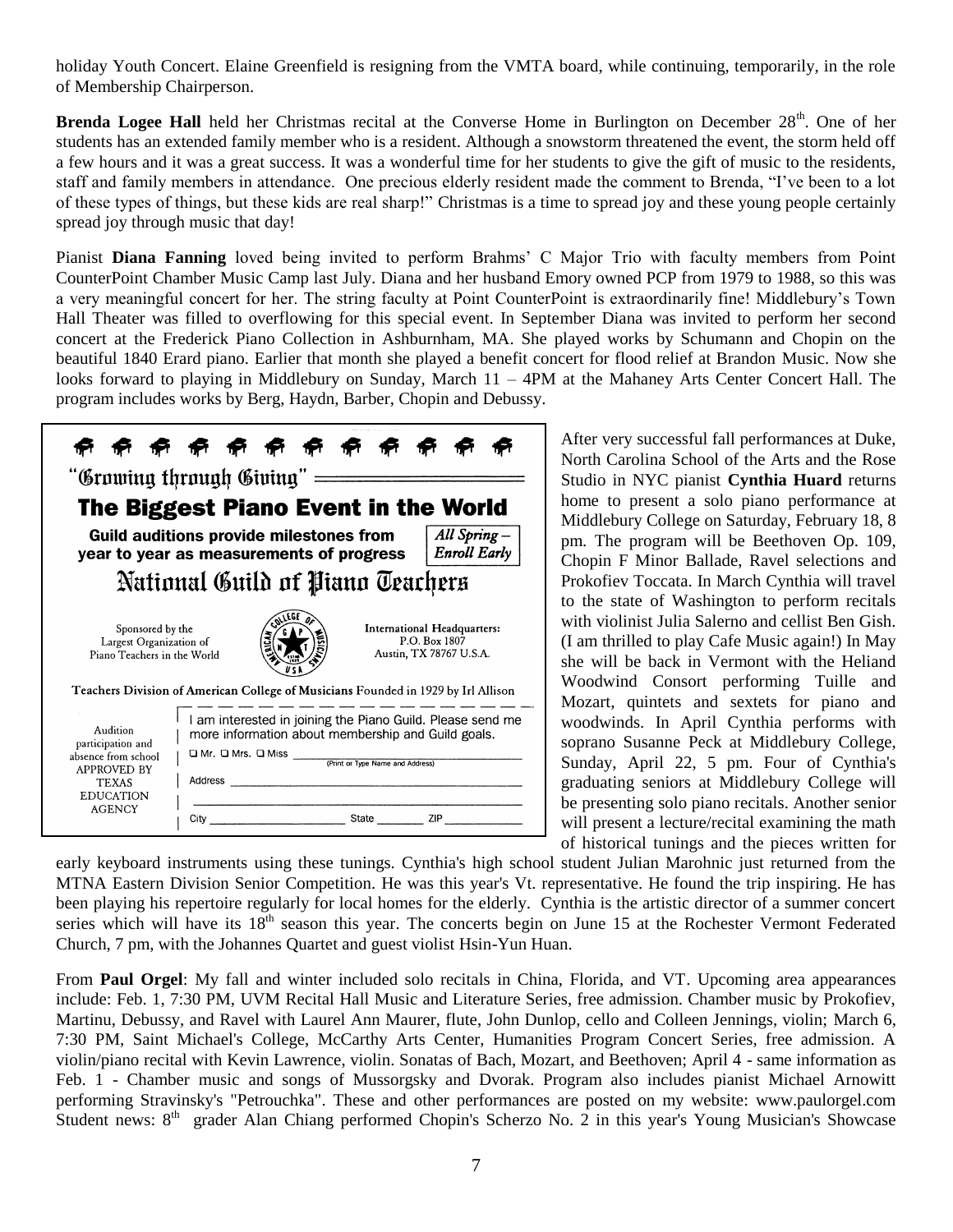concert at St. Paul's in Burlington. Kevin Wang, David Ro, and Teddy Ninh competed in local competitions (Borowicz Scholarship, UVM Orchestra, VT All-state) with some results yet to come. Kayo Nagai, a UVM sophomore, was a finalist in a Beethoven competition in Tokyo, Japan.

From **Jody Woos:** In addition to my piano studio, I am the founder and director of the Green Mountain Suzuki Institute, a one-week music camp which draws young pianists, violinists, violists, cellists, and flute players from all over the country. Our camp has taken place in Rochester Vermont, every summer since 2004. This remarkable town has opened its doors to us, hosted our Suzuki institute, fed and housed our staff and participants, and welcomed us to share in its warmth and resources, consistently, year after year.

On August 28, tropical storm Irene hit Vermont. By August  $29<sup>th</sup>$ , the town of Rochester had incurred a heart-breaking amount of damage – 20 homes immediately lost, the town cemetery washed out, the high school flooded, farm fields devastated, and roads inaccessible. Immediately, people in town gathered to deal with pressing needs. Over time, as residents and experts assessed the damage, we realized that the toll was much, much higher than this. To help the town, I mobilized support from the more than 250 families and 40 staff members who have, at one time or another been a part of our institute. In addition, I organized a practice challenge for my studio, where students sought out sponsors for their piano practice. My students raised \$1,203 in our "Help Our Vermont Neighbors" challenge. In addition, GMSI families and staff donated \$9,650. In total, we donated \$10,853 to the Rebuild Rochester Foundation. For current information about Rochester, and to donate online, visit [www.rochestervermont.org.](http://www.rochestervermont.org/)

From **Laurel Maurer**: Last spring one of the most amazing opportunities fell into my lap. My colleague in Suzuki flute-Kelly, had relocated to Berlin Germany when she married her German husband and started a thriving studio. After three years of successful teaching and performing in Berlin, Kelly found herself in need of a substitute teacher for her upcoming maternity leave. After much thought and discussion I decided to see if I could do this. I have always wanted to visit Berlin and this was a wonderful opportunity to live, teach, perform and attend concerts in Berlin. My first concern was "what will I do about my own students for 7 weeks"? I couldn't leave them without a teacher. I had already been using SKYPE for some long distance teaching and for make-up lessons. This seemed like the most logical solution. All my students (except one) agreed to be taught through SKYPE for the duration.

After arriving in Berlin and being picked up at the airport by my host -Irene (one of the parents of Kelly's students), I got right to work that day! I taught the German students 5 days a week and taught my students at night (10 pm in Berlin is 3 pm in Vermont). Although the week was packed, I had time for some sightseeing on the weekends. I enjoyed attending 2 concerts by the Berlin Philharmonic: one with guest conductor Nikolaus Harnencourt conducting the Beethoven Mass and the Symphony #5 and the other with Sir Simon Rattle conducting Mahler's 9<sup>th</sup> Symphony. The hall has some of the best acoustics in the world. It was such a treat. I also went to the Deutche Opera 3 times and saw Lucia di Lammermour, Don Carlo and Der Rosenkavalier. The singers, staging, sets and the orchestra where stunning.

I decided early on that I wanted to give a recital as well. At the end of November, I gave a full recital with a wonderful German pianist named Stephanie Hoernes of music by Debussy, Prokofiev, Bach, Boehm and Vermont composer David Gunn. One of the most touching sights that I saw was the Holocoust memorial. Situated outside, it is hard to describe, but the evocative feeling of loss and sadness are so touching as one looks at endless dark "casket-like" slabs of granite. I also visited the area called "Potsdamerplatz" which is where part of the Berlin wall used to be. It is now a busy, thriving area full of shops and hotels. I thoroughly enjoyed learning about and traveling around such an interesting city. But it is great to be back home in Vermont!

# **Music Composition for Studio Students**

By Sandi MacLeod

A group of VMTA members met in November at Carol's Hungry Mind in Middlebury to hear from Sandi MacLeod, executive director of Music-COMP (formerly known as the Vermont MIDI Project). Sandi shared the long time efforts of Music-COMP to bring composition to students across Vermont and to several other communities across the United States. Music-COMP features online mentoring of student work by professional composers, live performances of student compositions, and professional development for teachers. Sandi also shared a new composition curriculum program, *Inside Music: Exploring Composition,* developed from the many lessons learned over time. Although Music-COMP previously focused on school memberships and a few independent study students, the consensus at the meeting was that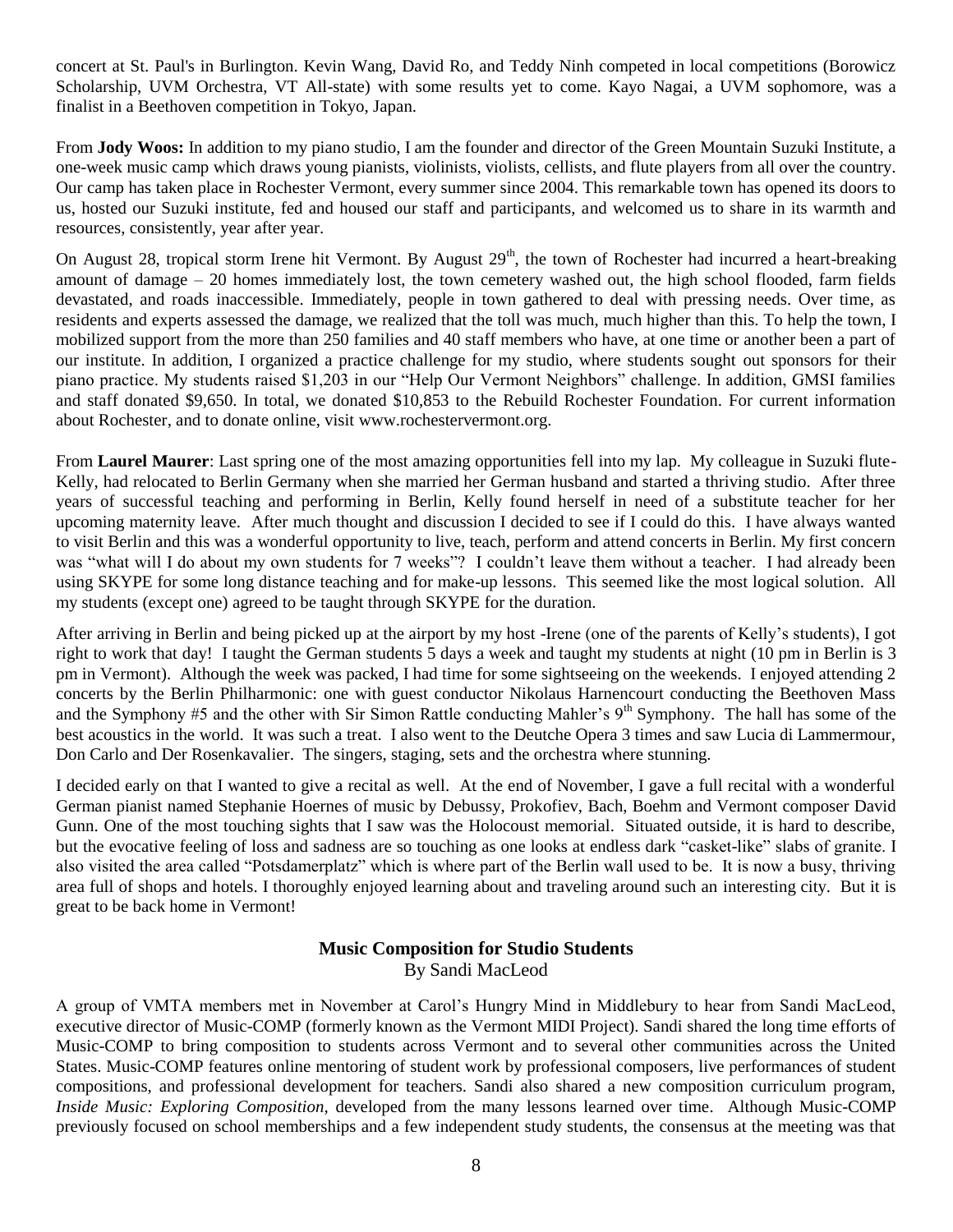membership for interested Vermont MTNA members could provide benefits to the students of studio teachers. An individual teacher member would pay a small fee for membership and then add on fees for additional services of interest to them.

Beginning in January 2012 through August 2013, VMTA members may join under a special group membership which will be coordinated by Jody Woos. An individual VMTA teacher pays \$25 for participation for this initial period –  $1/2012 - 8/2013$ . The choice of additional benefits or services is then left up to the individual studio teacher recognizing all have different needs and different students.

**Benefit 1: Mentoring with professional composers.** Members may submit student compositions to the Music-COMP online mentoring website where the work in progress will be reviewed and suggestions made from one or more of the professional composers on the mentoring roster. For more information about these mentors visit: vtmidi.org/vercom.htm For examples of mentoring discussions, visit vtmidi.org/student.htm Fee: \$10 per student per composition for elementary and middle level students, \$15 per composition for high school students (grades 9-12)

**Benefit 2: Live performances by professional musicians of student compositions.** Work from the online mentoring site may be submitted for live performance by professional musicians hired by Music-COMP. The fall Opus concert features brass quintet, piano, percussion, and voice. The spring Opus concert is for strings and woodwinds. Students may write a solo or combine any of the instruments provided. For more details view vtmidi.org/opus.htm All compositions for live performance must go through the online mentoring process. Additional fees for submission of a composition specifically for an Opus event requires an additional \$15 submission fee. If selected, students pay an additional \$50 performance fee which includes workshops, rehearsal with professional musicians, dinner, concert DVD, and snacks on the day of the Opus event.

**Benefit 3: Participate for FREE in a pilot study implementation of** *Inside Music: Exploring Composition.* Music-COMP members may choose to participate in this study, but there are only ten slots for Studio teachers available. Act now. Visit the website (myinsidemusic.com) for more information about this exciting new composition curriculum that includes a notation editing program. The curriculum is designed for independent student use as well as classroom use. The regular price is \$259 per teacher for this newly released program, but free for pilot study teachers and students with Music-COMP until August 2013. Participation requires that teachers respond to periodic questions to help us grow and improve the product. Inside Music is developed by members of the Vermont MIDI Project. Remember there are only ten available slots, so contact Sandi now. If there is more demand beyond the ten slots for *Inside Music*, we will try to work out a cost effective solution for others.

If you have questions about membership, please contact either **Jody Woos** who is coordinating this group membership, or **Sandi MacLeod**, executive director of Music-COMP.

#### **How to Become a Music-COMP Member**

Payment of \$25 per teacher should be sent directly to Music-COMP at 30 Steeplebush Rd., Essex Junction VT 05452 along with the completed participation form available from Sandi or Jody. Fees for the various services may be paid quarterly as services are desired. Of course, you may pass this cost onto your students. If you prefer to pay via credit card, use the "Donate" button at our website and write a notation in the comments section about the services you are subscribing too. The website is our only method of accepting credit card transactions at this time. Teachers interested in Inside Music must contact Sandi sandi@vtmidi.org or calling 802-879-0065.

## **Upcoming Live Performance Opportunity:**

Opus 24 sponsored by Music-COMP (formerly Vermont MIDI Project) for strings and woodwinds. Project membership by a VMTA studio teacher, public or private school or Independent Study Student agreement is required to be eligible. First postings must be submitted to the online mentoring website by Friday, February 10<sup>th</sup>. Remember these are first ideas, not completed pieces. The Opus event will be held on Wednesday, May  $2<sup>nd</sup>$  in Ludlow at the Town Hall Theater. Rehearsals begin at noon and continue through the afternoon with concurrent workshops. The concert will begin at 6:30 pm. We anticipate performing about 20 student works for strings and woodwinds. More details are available at vtmidi.org Additional collaborations, details announced to members as they become available: Vermont Contemporary Music Ensemble, Vermont Youth Orchestra, Vermont Philharmonic, Vermont Symphony Orchestra